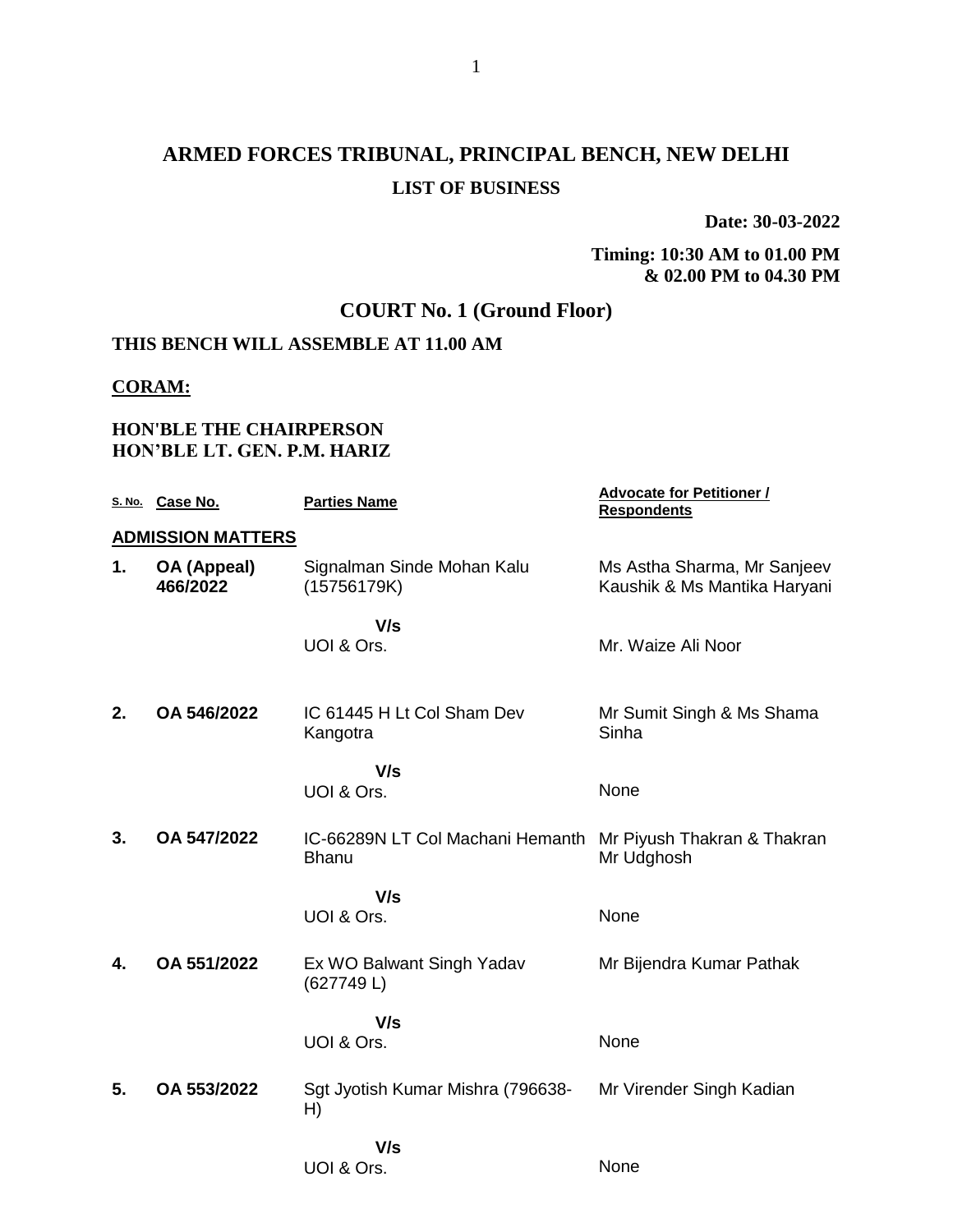| 6.  | OA 554/2022                        | LCOM (EW) Amit Sharma (225506<br>R)                          | Ms Kanishk Rana (KD Law<br>Office)    |
|-----|------------------------------------|--------------------------------------------------------------|---------------------------------------|
|     |                                    | V/s                                                          |                                       |
|     |                                    | UOI & Ors.                                                   | None                                  |
| 7.  | OA 557/2022<br>with<br>MA 694/2022 | Sub (Hony Lt) Pawan Kumar (Retd)<br>(JC 594388P)             | Mr B P Vaishnav & Associates          |
|     |                                    | V/s                                                          |                                       |
|     |                                    | UOI & Ors.                                                   | None                                  |
| 8.  | OA 558/2022                        | JC-299431W Sub/TIFC Narender<br>Kumar                        | Mr SS Pandey & Associates             |
|     |                                    |                                                              | None                                  |
|     |                                    | V/s<br>UOI & Ors.                                            |                                       |
| 9.  | OA 565/2022                        | Ex LS(GW) Pradip Kumar (224688-F) Mr Ved Prakash & Devendra  | Kumar                                 |
|     |                                    | V/s                                                          |                                       |
|     |                                    | UOI & Ors.                                                   | None                                  |
| 10. | OA 566/2022                        | MCEAA (R) II Kamlesh Kumar<br>Pandey (550136-K)              | Mr Ved Prakash & Devendra<br>Kumar    |
|     |                                    | V/s                                                          |                                       |
|     |                                    | UOI & Ors.                                                   | None                                  |
| 11. | OA 567/2022                        | Sep Sri Bhagwan (Army 14585477-<br>H)                        | Ms Archana Ramesh                     |
|     |                                    | V/s                                                          |                                       |
|     |                                    | UOI & Ors.                                                   | None                                  |
| 12. | OA 571/2022                        | Sub (TIR) Priyanath Ghosh (JC<br>299422 P)                   | Mr SS Pandey & Associates             |
|     |                                    | V/s                                                          |                                       |
|     |                                    | UOI & Ors.                                                   | None                                  |
| 13. | OA 573/2022<br>with                | Brig TJK Ohri (IC 50699 A)                                   | Mr Indra Sen Singh                    |
|     | MA 704/2022                        | V/s                                                          |                                       |
|     |                                    | UOI & Ors.                                                   | None                                  |
| 14. | OA 574/2022<br>with<br>MA 705/2022 | Arifunnisa W/o Ex Hav (Hony Nb Sub)<br>Abdul Munaf (6599513) | Mr Ved Prakash & Mr Devendra<br>Kumar |
|     |                                    | V/s                                                          |                                       |
|     |                                    | UOI & Ors.                                                   | None                                  |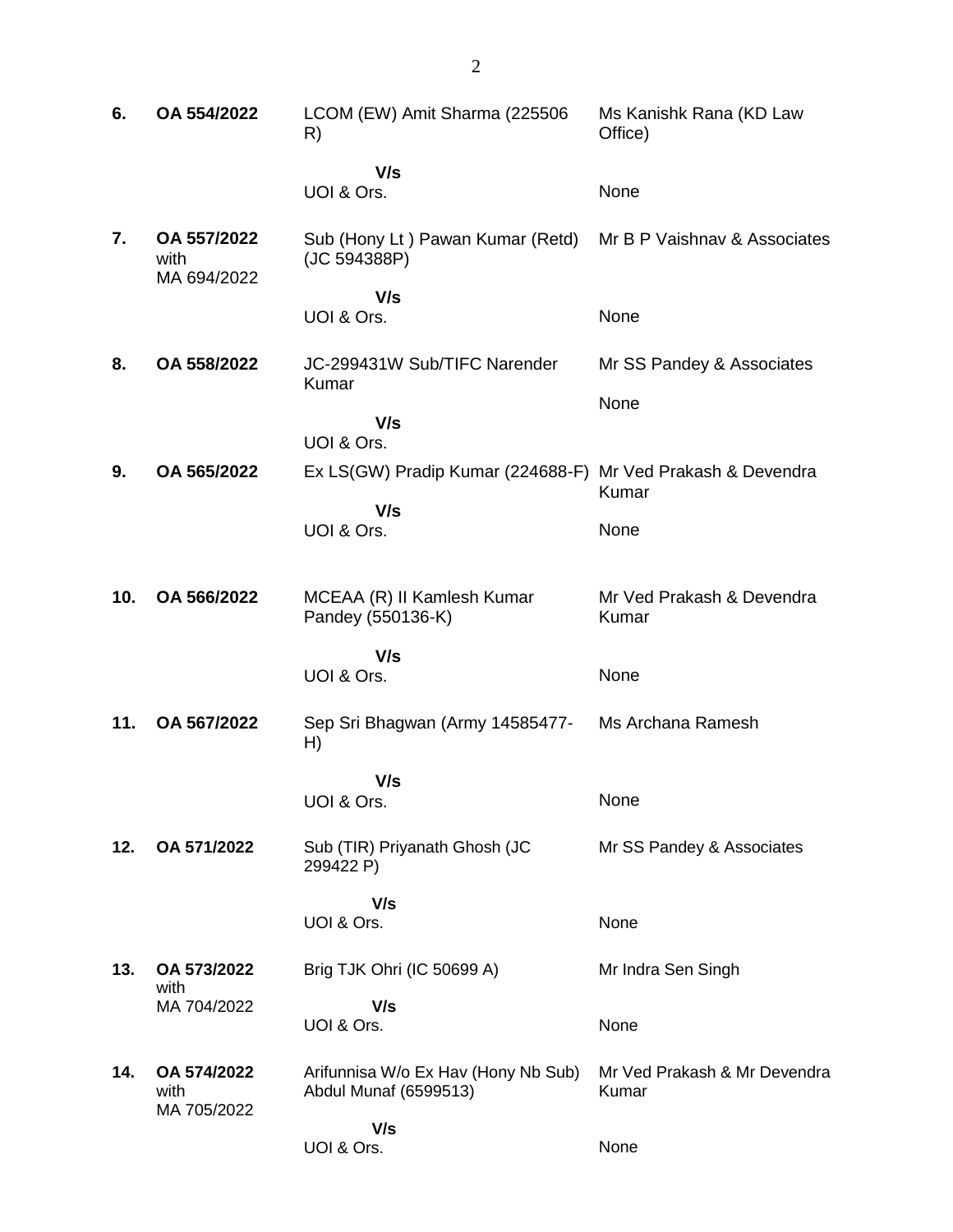| 15. | OA 580/2022                        | JWO Ravi Ranjan Kumar (775540-K)                | Mr Virender Singh Kadian                      |
|-----|------------------------------------|-------------------------------------------------|-----------------------------------------------|
|     |                                    | V/s<br>UOI & Ors.                               | None                                          |
| 16. | OA 581/2022                        | Col (TS) Bikramdev Singh Grewal (IC<br>53305 F) | Mr SS Pandey                                  |
|     |                                    | V/s<br>UOI & Ors.                               | None                                          |
| 17. | OA 582/2022                        | Sub (Clk/SD) R Manoj Kumar (JC<br>302194L)      | Mr SS Pandey                                  |
|     |                                    | V/s<br>UOI & Ors.                               | None                                          |
| 18. | OA 591/2022                        | Corporal Brijarajsinh Jadeja (No<br>909168 N)   | Ms Riti Sarkar & Arvind Kumar                 |
|     |                                    | V/s<br>UOI & Ors.                               | None                                          |
| 19. | OA 593/2022                        | Nk Sandesh Kumar (Ex SM) (S.N.<br>14664592)     | Mr Riti Sarkar & Arvind Kumar                 |
|     |                                    | V/s<br>UOI & Ors.                               | None                                          |
|     | <b>MA (EXECUTION)</b>              |                                                 |                                               |
| 20. | MA 740/2022                        | JC-341870L Ex Nb Sub Sunil Kumar                | Mr. Ajit Kakkar                               |
|     | in                                 | <b>KP</b>                                       |                                               |
|     | MA 2317/2021<br>in<br>OA 2110/2019 | V/s<br>UOI & Ors                                | Dr V S Mahndiyan                              |
|     |                                    |                                                 |                                               |
| 21. | <u>MA (OTHERS)</u><br>MA 278/2022  | IC-50360M Col Paramvir Singh                    | Mr Rajiv Manglik                              |
|     | ın<br>OA 1871/2020                 | V/s<br>UOI & Ors                                | Gp Capt Karan Singh Bhati, Sr.<br><b>CGSC</b> |
| 22. | MA 367/2022                        | NS-21727Y Maj Seema Jakhar                      | Mr S S Pandey & Associates                    |
|     | ın<br>OA 1518/2018                 | V/s<br>UOI & Ors                                | Gp Capt Karan Singh Bhati, Sr.<br><b>CGSC</b> |
| 23. | MA 683/2022<br>$\mathsf{I}$        | Col PS Basera (Retd) (IC 35526 L)               | Mr Ajay Yadav                                 |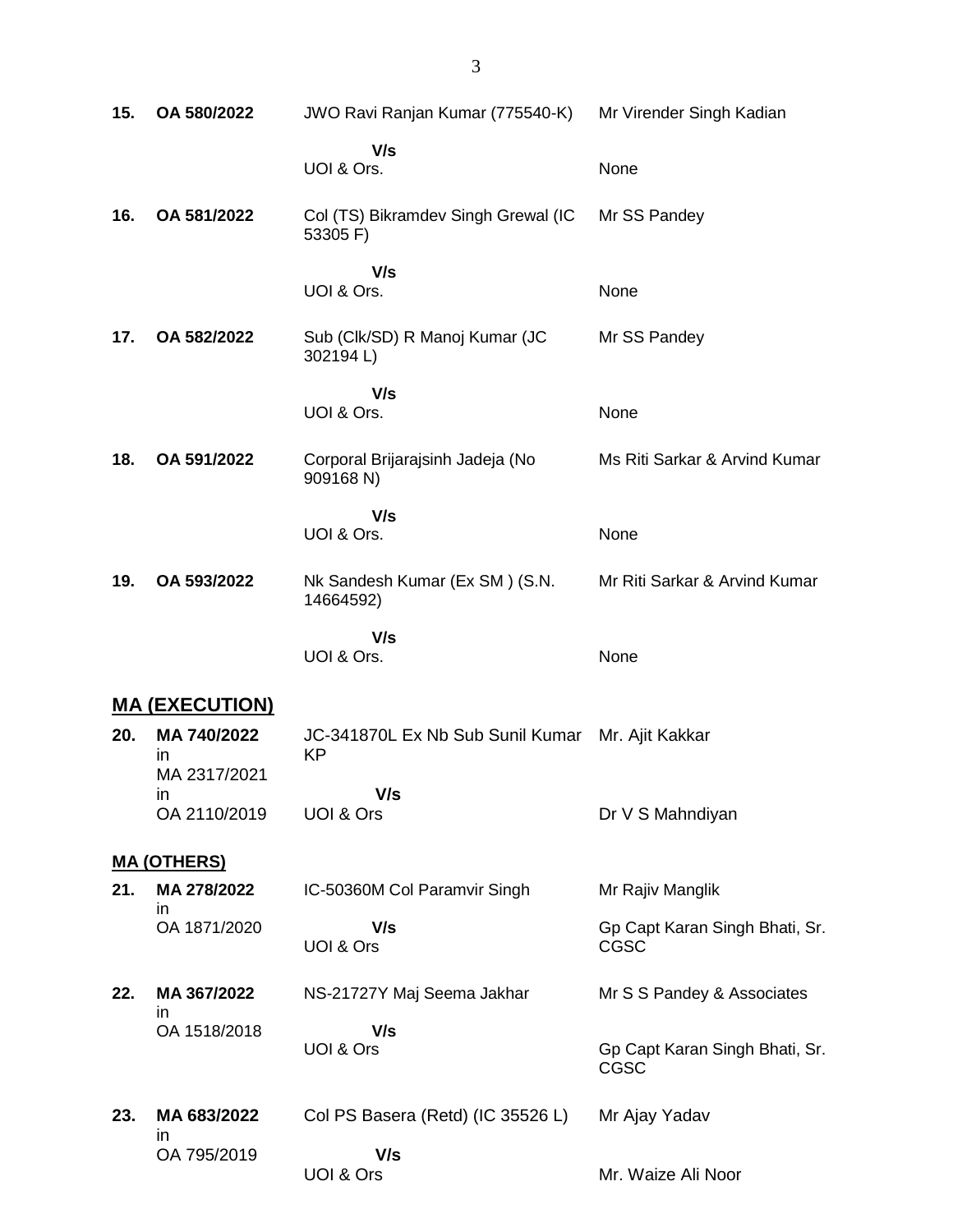| 24.        | MA 720/2022<br>ın<br>OA 2145/2021              | Lt Cdr Pawan Kumar (Retd) (06086F)<br>& Ors          | Mr Jaideep Singh, Kartik Dabas<br>& Adwait Singh Sirohi         |  |
|------------|------------------------------------------------|------------------------------------------------------|-----------------------------------------------------------------|--|
|            |                                                | V/s<br>UOI & Ors                                     | Mr. Anil Gautam                                                 |  |
| 25.        | MA 721/2022                                    | Flt Lt Kanav Kaushal (33288-H)                       | Mr Amit Kumar Singh                                             |  |
|            | in.<br>OA 289/2017                             | V/s<br>UOI & Ors                                     | Gp Capt Karan Singh Bhati, Sr<br><b>CGSC</b>                    |  |
| 26.        | MA 724/2022<br>in.                             | 289478 Cpl R S Sehgal (Retd)                         | Mr S S Pandey & Associates                                      |  |
|            | OA 1926/2018                                   | V/s<br>UOI & Ors                                     | Dr. Vijendra Singh Mahndiyan                                    |  |
| 27.        | MA 728/2022<br>in                              | Ex Sgt V K Sharma (797443)                           | Mr Anand Kumar                                                  |  |
|            | MA 2701/2021<br>in<br>OA (Appeal)<br>1047/2021 | V/s<br>UOI & Ors                                     | Mr. Anil Gautam                                                 |  |
| 28.        | MA 760/2022                                    | Ex Hav Bakka Reddy (No 14224521M) Mr Amitava Chauhan |                                                                 |  |
|            | in.<br>OA 953/2018                             | V/s<br>UOI & Ors                                     | Mr.S.D.Windlesh                                                 |  |
| 29.        | MA 766/2022<br>ın                              | Sgt Amarendra Kumar Prakash<br>$(909600-T)$          | Mr Ranjan Kumar                                                 |  |
|            | OA 212/2022                                    | V/s<br>UOI & Ors                                     | Mr Harish V Shankar                                             |  |
| <u>RAs</u> |                                                |                                                      |                                                                 |  |
| 30.        | RA 58/2017                                     | Maj Mohit Mital (Retd) (IC-47672X)                   | Mr. S S Pandey                                                  |  |
|            | in<br>OA 52/2016                               | V/s<br>UOI & Ors                                     | Mr. Ashok Chaitanya                                             |  |
|            | <b>PART HEARD</b>                              |                                                      |                                                                 |  |
| 31.        | OA (Appeal)<br>795/2020                        | SS-43767A Maj Rubina Kaur Keer                       | Mr. Amit Kumar & Ors.                                           |  |
|            |                                                | V/s<br>UOI & Ors.                                    | Gp Capt Karan Singh Bhati, Sr.<br>CGSC for R1 & 2. None for R-3 |  |
|            | <b>Pleadings Not Complete</b>                  |                                                      |                                                                 |  |
| 32.        | OA 2062/2021                                   | Col Yaldhow Paulose (SL 4298 M)                      | Mr Indra Sen Singh & Ms<br>Kirtika Chhatwal                     |  |
|            |                                                | V/s<br>UOI & Ors.                                    | Dr. Vijendra Singh Mahndiyan<br>for $R$ 1-3                     |  |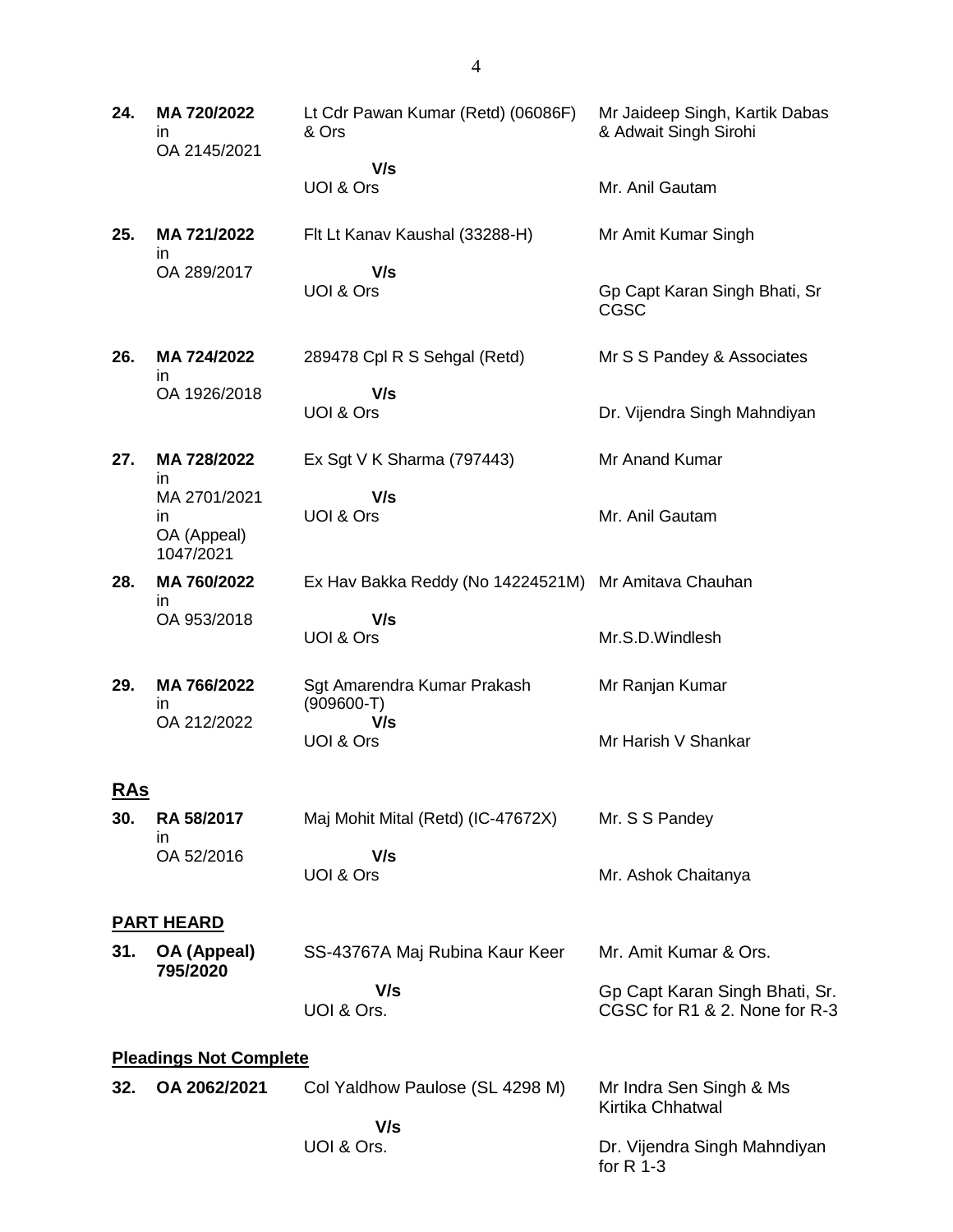| 33.                              | OA 2176/2021<br>with                | Cdr G Hariharan Iyer (Retd) (05963-<br>A)       | Ms Pallavi Awasthi                                                                                        |  |  |
|----------------------------------|-------------------------------------|-------------------------------------------------|-----------------------------------------------------------------------------------------------------------|--|--|
|                                  | MA 289/2022                         | V/s<br>UOI & Ors.                               | Mr Neeraj, Sr CGSC                                                                                        |  |  |
| 34.                              | OA 2211/2021                        | Cdr Sumit Srivastava (05950 Y)                  | Ms Pallavi Awasthi                                                                                        |  |  |
|                                  | with<br>MA 614/2022                 | (Retd)<br>V/s<br>UOI & Ors.                     | Mr. V S Tomar                                                                                             |  |  |
| 35.                              | OA 2281/2021                        | (MS-17324 F) Maj Yadvender Singh                | Mr S S Pandey & Associates                                                                                |  |  |
|                                  |                                     | V/s                                             |                                                                                                           |  |  |
|                                  |                                     | UOI & Ors.                                      | Mr. Harish V Shankar                                                                                      |  |  |
| 36.                              | OA 2870/2021<br>with<br>MA 779/2022 | DS-12260X Lt Col Harsh Vardhan<br>Singh<br>V/s  | Mr Rajiv Manglik                                                                                          |  |  |
|                                  |                                     | UOI & Ors.                                      | Mr Anil Gautam Sr CGSC                                                                                    |  |  |
|                                  | <b>Pleadings Complete</b>           |                                                 |                                                                                                           |  |  |
| 37.                              | OA 846/2021                         | Capt Himanshu (IC 80513 A)                      | Mr SS Pandey & Associates                                                                                 |  |  |
|                                  |                                     | V/s<br>UOI & Ors.                               | Mr. Anil Gautam                                                                                           |  |  |
|                                  | <b>FOR FINAL HEARING</b>            |                                                 |                                                                                                           |  |  |
| 38.                              | OA 249/2019                         | IC 50563W Col Jitendra Beniwal<br>V/s           | Mr Indra Sen Singh & Abhishek<br>Singh                                                                    |  |  |
|                                  |                                     | UOI & Ors.                                      | Gp Capt Karan Singh Bhati, Sr<br>CGSC for R 1-4                                                           |  |  |
| 39.                              | OA 626/2020                         | No. 13991629M Hav Primal Singh<br>Parmar<br>V/s | Mr. US Maurya & Mr Bikram<br>Sah                                                                          |  |  |
|                                  |                                     | UOI & Ors.                                      | Mr. Arvind Patel                                                                                          |  |  |
| 40.                              | OA 994/2020                         | IC-51263F Col D K Tyagi, SM                     | Mr Indra Sen Singh/Abhishek<br>Singh                                                                      |  |  |
|                                  |                                     | V/s<br>UOI & Ors.                               | Dr. Vijendra Singh Mahndiyan<br>for R 1-3, Mr Santosh Pandey<br>for R-4 & Mr Anand Shankar<br>Jha for R-5 |  |  |
| <u>MATTERS FROM REGULAR LIST</u> |                                     |                                                 |                                                                                                           |  |  |
| 41.                              | OA 243/2017                         | Nb Sub Ramesh Chandra (Retd.)                   | Mr. Anand Shankar Jha & Ors                                                                               |  |  |
|                                  | with<br>MA 588/2022 &               | V/s                                             |                                                                                                           |  |  |

Ms Jyotsana Kaushik

881/2021

UOI & Ors.